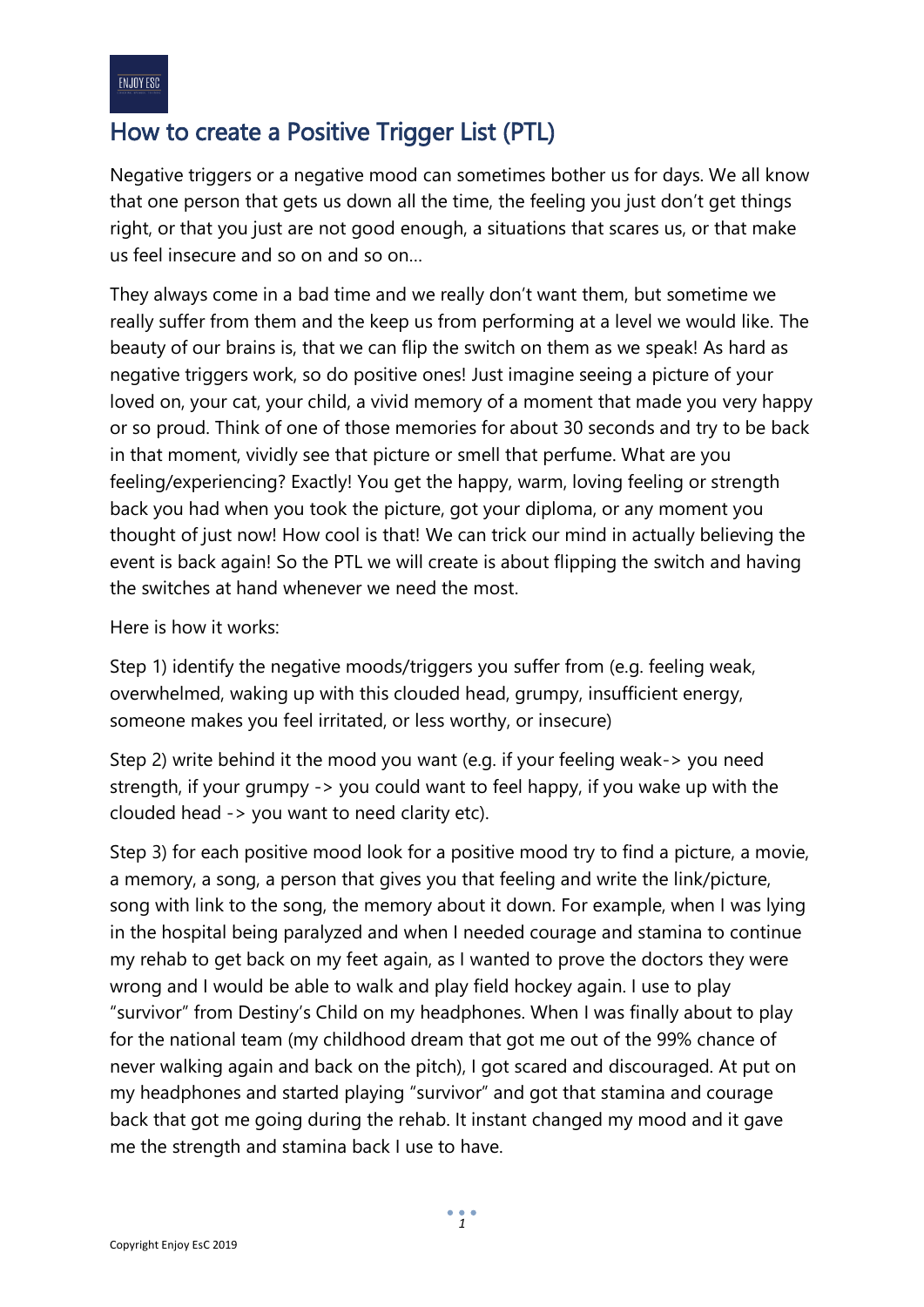

The same thing I have when I wake up with this lack of energy and a clouded head. Either I play a movie I made from my little girl when she was laughing so hard that tears were rolling down here cheek for about 30 minutes! Or I'll play a movie from the Muppets. They both instantly make me smile and give me energy. And so do some songs. What are your positive triggers? Write them all down in the box below.

| Negative trigger/mood | <b>Positive mood</b> | <b>Positive Trigger</b> |
|-----------------------|----------------------|-------------------------|
|                       |                      |                         |
|                       |                      |                         |
|                       |                      |                         |
|                       |                      |                         |
|                       |                      |                         |
|                       |                      |                         |
|                       |                      |                         |
|                       |                      |                         |
|                       |                      |                         |
|                       |                      |                         |
|                       |                      |                         |

Step 4: Inspirational /motivational quotes and movies. Collect a list of movies and pictures of inspirational quotes that appeal to you or where you can resonate with.

Copy-paste the pictures and the links on the next page in order for you to have them all together.

Step 5: When you have collected everything, copy the list with positive triggers, quotes, links etc. and paste them into your phone. If ever you feel a negative mood you just cannot use or want to get rid of, flip the switch by using your PTL. It is absolute crucial that you put the list, with the pictures and links into your phone on one page! As when you need it, you do not want to go look for that one picture, movie or quote, you just want it to be there with one click to give you instant relieve!!

Have fun and if you have any questions, please [contact](mailto:info@joycecarols.com?subject=re:%20How%20to%20make%20a%20PTL) me!

With Love,

Drs. Joyce Carols